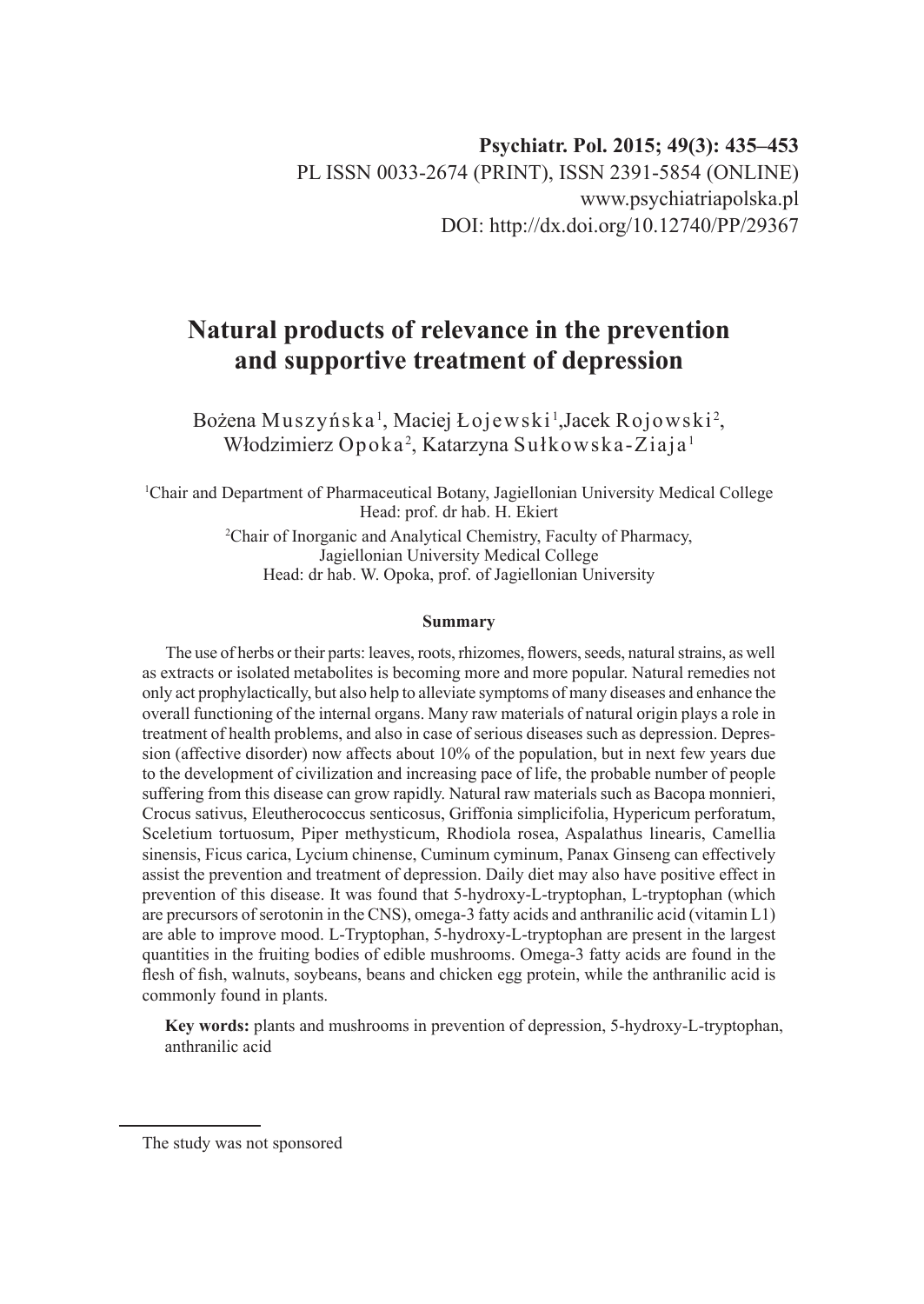# **Introduction**

Healing with herbs has a story as long as the human history itself, Neanderthal tombs show the presence of aromatic herbs – ones that are currently documented as medicinal herbs. Using herbs or their parts: leaves, roots, rhizomes, flowers, seeds, thallus, as well as their extracts or natural material isolated metabolites can act both as a prophylaxis or a cure to diseases and enhance general organs functioning especially immunologic system. Many herbs have a role in curing mood disorders. Depression (affective disease) has many types [1]. Contracting depression is becomes a world problem. Data gathered by World Health Organisation (WHO) and World Bank clearly show it. It can be seen that depression is the fourth most dangerous disease (currently it is estimated that 10% of population is afflicted) leading to death or disablement, it is also estimated that up to year 2020 depression will be the second most dangerous disease – less dangerous only than cardiac ischemia [2]. It is an important social problem, because patients have a decreased work activity or cannot work at all [3–5]. Natural cures (drugs) have different active compounds that may help to treat the condition holistically acting on the body of the patient, the more that depression affects the whole body, causing multi-organ dysfunction. The need for effective and well tolerated remedies for depression has influenced scientists to more strict analysis of herb drugs and natural products which are traditionally used for depression treatment.

# **Aim**

The goal of this paper is to show natural products that are effective in depression and mood disorders prophylaxis. Currently, one of the most effective plants used as antidepressants are: Bacopa monnieri (Water hysop) – Brahmi, Crocus sativus (Saffron), Eleutherococcus senticosus (Siberian Ginseng), Griffonia simplicifolia (Griffonia), Hypericum perforatum (St John's wort), Sceletium tortuosum (Channa), Piper methysticum (kava kava), Rhodiola rosea (Golden Root). Less important are: Aspalathus linearis (Rooibos), Camellia sinensis (Tea leaf), Ficus carica (Fig leaf), Lycium chinense (Wolfberry), Cuminum cyminum (Cumin Seed), Panax Ginseng (Ginseng), Schisandra chinensis. Additionally plants that have a sedative effect are also used: Valeriana officinalis (Valerian), Passiflora incarnata (maypop, purple passionflower), Lavandula angustifolia (lavender), Melissa officinalis (lemon balm), Leonurus cardiaca (motherwort), and Humulus lupulus (common hop). Considering large indole compounds, especially L‑tryptophan and 5‑hydroxytryptophan (5-HTP), mushrooms fruiting bodies can also have a meaning in prophylaxis. Current research shows, that diet is also important in depression prevention e.g. it is advisable to avoid alcohol, sugar excess, foods abundant in starch, because all this factors increase blood glucose level [6]. After a short time glucose level suddenly begins to drop what causes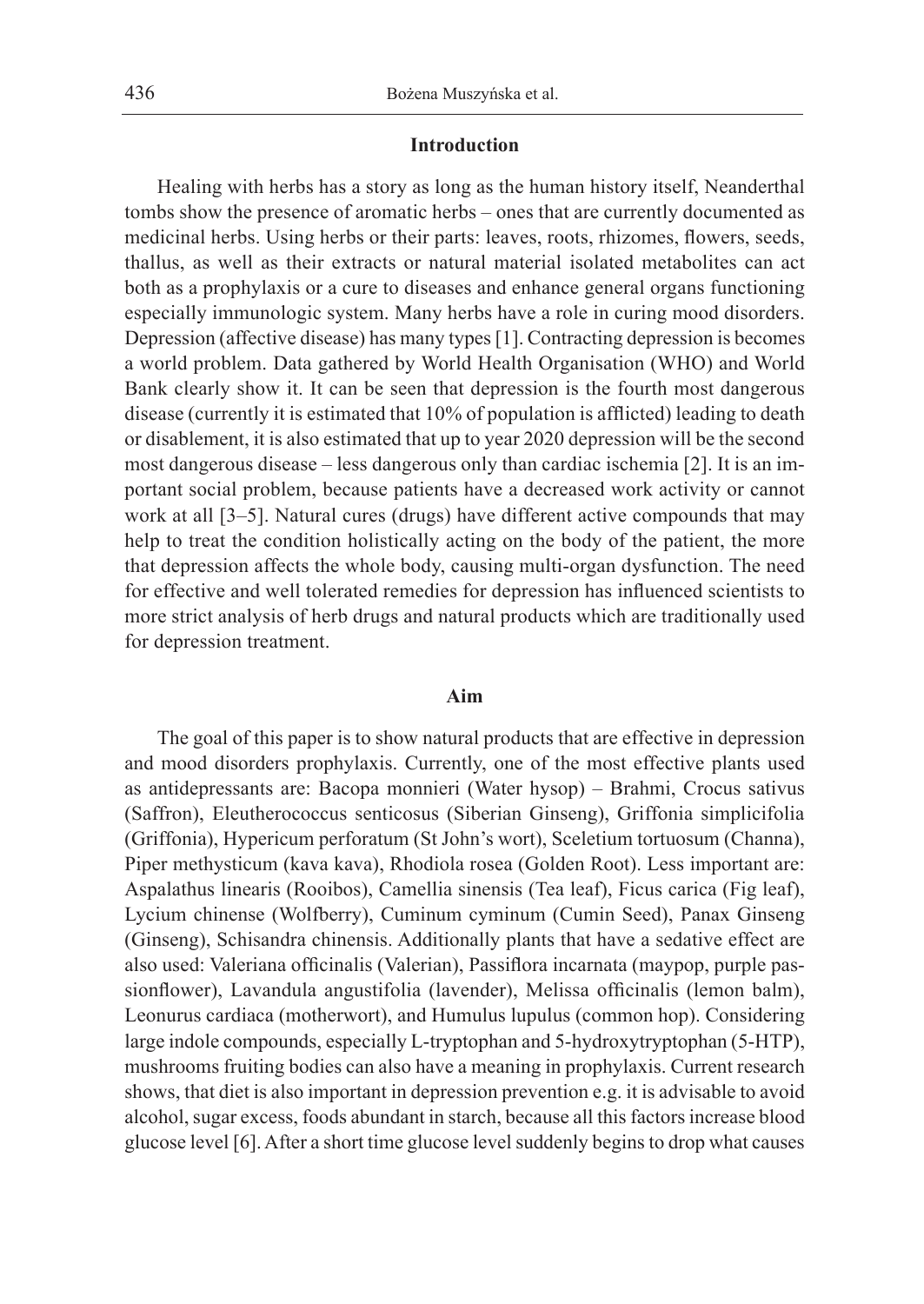fear anxiety and depression [7]. "Feeding Minds" rapport showed that in recent years British Islands noted a one-third decrease in fruits and vegetables consumption, what caused an increased susceptibility to depression. It was found that 5-hydroxy-L‑tryptophan, L-tryptophan as a serotonin precursor in CNS, anthranilic acid (vitamin  $L<sub>1</sub>$ ) and fatty acids decrease the risk of depression development. Researchers report that there is a connection between omega-3 acids level in human diet and depression prevalence [8–11]. L-tryptophan is an relatively exogenous amino acid, that takes part in building proteins in living organism. Exogenous amino acids have to be supplied in diet. L-tryptophan takes part in synthesis of vitamin  $B_3$ , melatonin and serotonin. This amino acid and its derivative play an important role in pain perception and regulation of mood and sleep [12, 13]. L-tryptophan is a precursor of 5-hydroksy-L‑tryptophan (5-HTP) which is a direct substrate for serotonin synthesis. Ingestion of this amino acid increases brain produced 5-HTP level. The best source of L-tryptophan and 5-hydroxy-L‑tryptophan are mushrooms fruiting bodies [14–18]. Anthranilic acid as a precursor of L-tryptophan commonly occur in plant foods and shows a synergism with vitamin  $B_6$ , C, antidepressants and sedative substances. Omega-3 fatty acids can be found in fish meat, linen oil, peanut oil, canola oil, almonds, walnuts, seafood, soya and beans. Vitamins from B group are also important – showing beneficial action to the nervous system, occurring mainly in buckwheat, green vegetables, wholemeal bread and nuts.

### **Plant materials with an antidepressant effect**

### *Bacopa monnieri*

Bacopa monnieri (L.) Pennell (Water hyssop), commonly known in India as Brahmi or Jalanimba is one of the most important plants in traditional Hindi medicine – Ajurveda. The name of the plant itself comes from word Brahma one of the main Indian deities. It is used since 5,000 years in epilepsies, insomnia and as a sedative and relaxant. Indian Materia Medica (Bhavprakasha Nighantu year 1 500) points this plant to be a remedy for memory and concentration loss [19, 20]. Commercial drugs containing B. monnieri aid brain function, improving concentration and memory both in young and elderly people [21]. Clinical researches confirm beneficial effects of this herb in children suffering from ADHD and improving the cognitive functions after brain strokes and epilepsies. Current researches indicate that effects of these plant extracts are caused by the ability to modulate cholinergic system [22]. Effects of B. monnieri is thought to be caused by bacosides, triterpenoids with steroid saponin groups [21]. Bacoside A consists of 3 saponins: bacogenin A1, A2 and A3 (A3 predominates) (Figure 1) [23].

This plant is used as an adjuvant in neurodegenerative disorders such as Alzheimer or Parkinson diseases. On the basis of the research on the depression patients, it was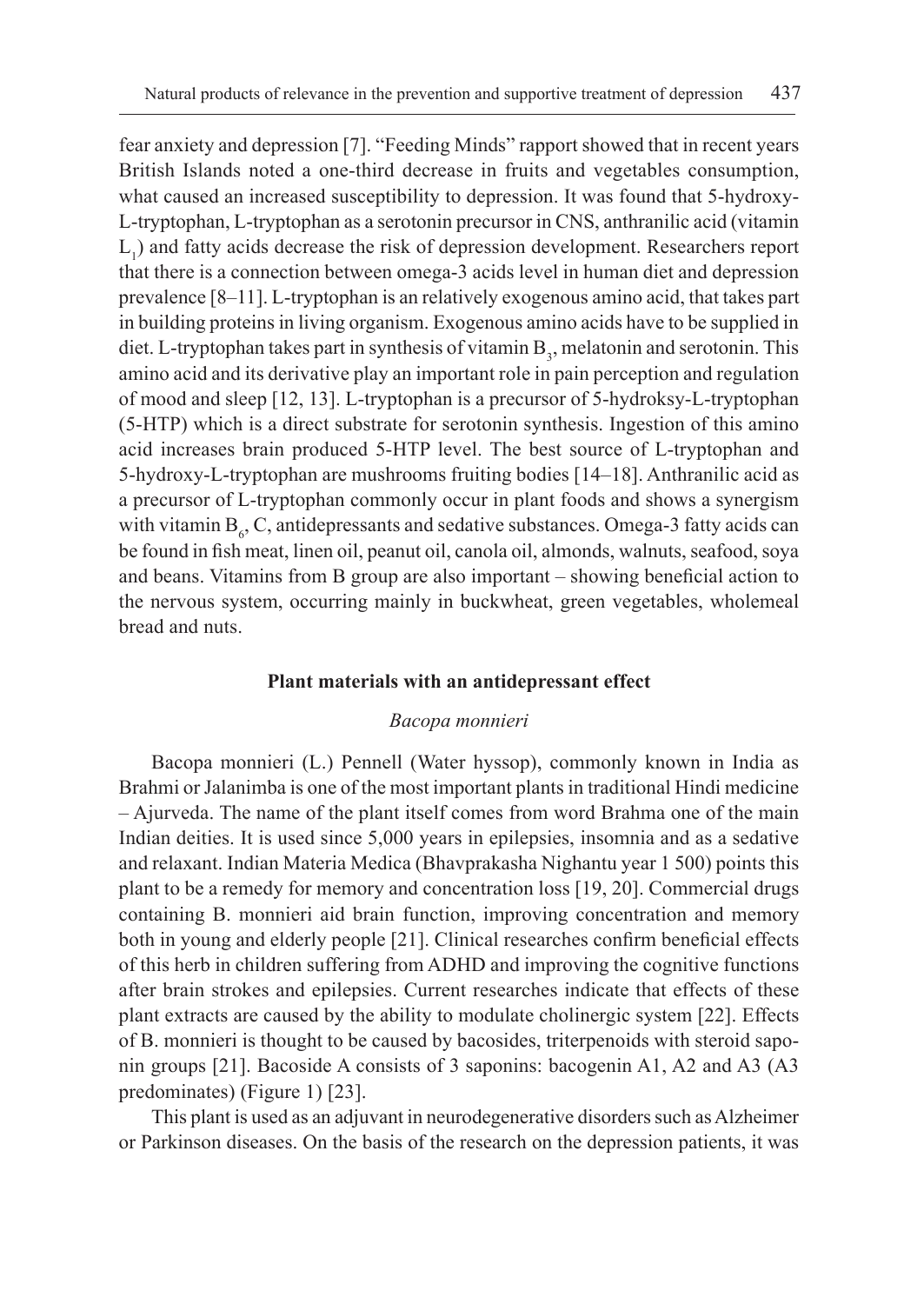

Figure 1. **Bacoside A3**

shown that B. monnieri extracts (in a 300 mg dose) show an antidepressant effect [21]. Although it is not clear if the process is caused by serotoninergic or GABAergic neurotransmission [24]. It is suggested that the effect comes from bacosides induced increase of dopamine and serotonin level [22]. In rats the antidepressant effect (in Porsolt forced swim test and "learned helplessness tests") can be compared with a synthetic drug – imipramine [24]. It is shown that B. monnieri substances showing antidepressant effect contain pseudo-jujubogenin (i.e. bacopasides I, II and bacosaponin C) as a specific aglycone group, on the other hand compounds containing jujubogenin (bacopasid VII) did not procure antidepressant effect [25]. Some other researches did not show statistically significant differences between B. monnieri and placebo in decreasing depression level [22]. Probable mechanism of B. monnieri extracts effect on cholinergic system comes from AChE (acetylcholinesterase) inhibition in brain cortex (especially in parietal lobe and hippocampus). This action causes increased acetylcholine availability in mentioned areas and leads to an increase of cognitive abilities [26]. Furthermore, it was shown that 8-weeks long administration of B. monnieri produces a 25% increase in brain blood flow in rats, with the systolic blood pressure remaining on a constant level. This plant also induces vasodilatation in basilar and mesenteric artery, but poorly influences femoral and kidney arteries. Lack of hypertensive or hypotensive effect determines that B. monnieri can be applied as a food supplement with nootropic effect [27]. B. monnieri extract decreases morphine and phenytoin toxicity. Large doses of this plant increase T4 hormone concentration in mice. T3 level is not influenced what suggests direct influence on T4 synthesis or release by B. monnieri extract. It should also be noted that large doses of extract (200 mg/kg) were used, what suggests that typical supplementation (200–400 mg) in humans may not produce T4 concentration increase. Products containing Bacopa monnieri are: Pamicon, Brahmi (extract from the leaves of B. monnieri), LogiQ (extract from the leaves of B. monnieri and leaf extract of Centella asiatica in capsules), Super IQ (powdered leaves of B. monnieri in capsules). B. monnieri extracts standardized for content of saponins (bacosides). B. monnieri does not provoke any adverse effects [28].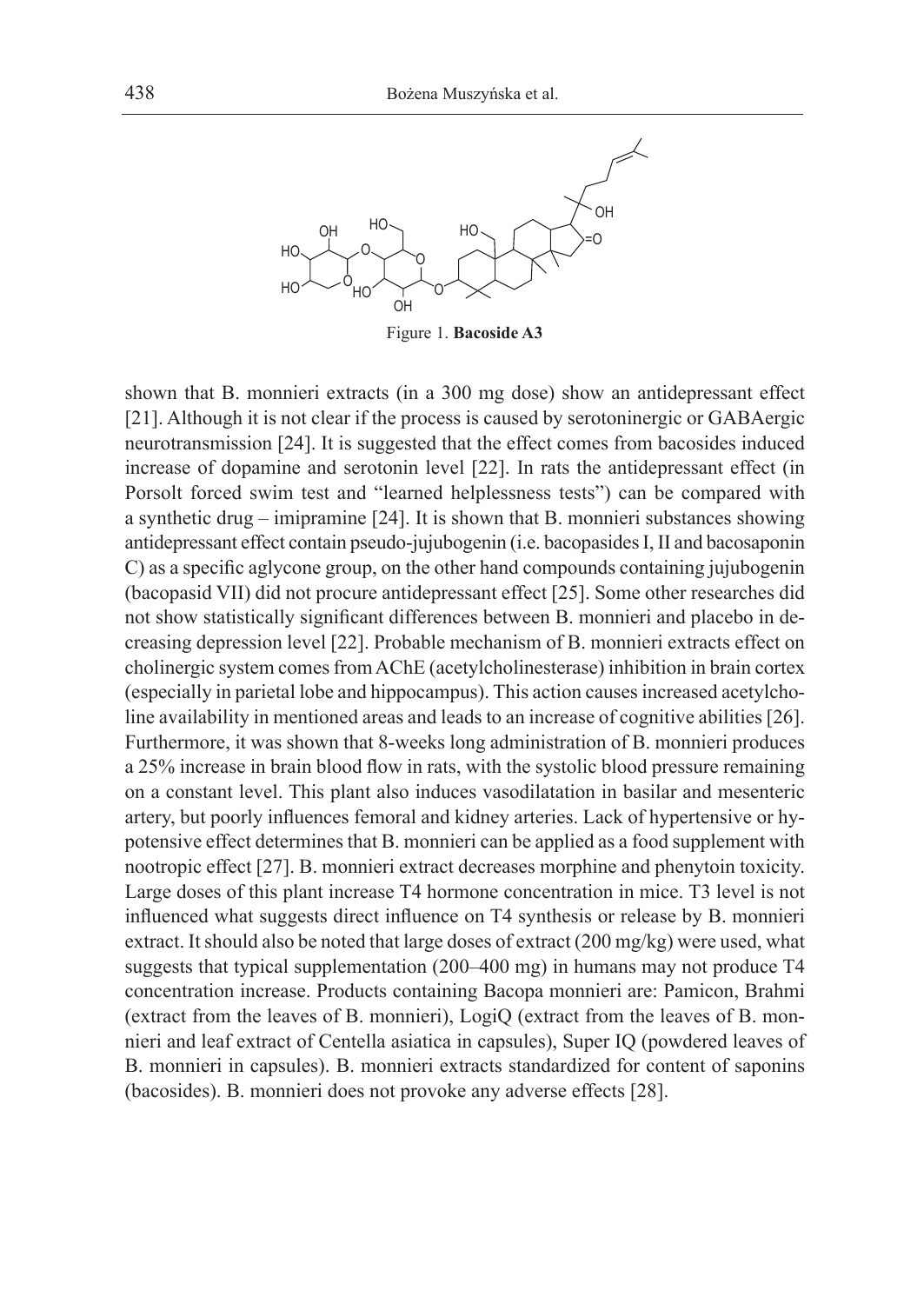## *Crocus sativus*

Crocus sativus L. (Saffron) – monocotyledonous plant from Iridaceae family. Chinese name of saffron is Fan-Hong-Hua. Although its wild form is unknown, most probably it origins from south-eastern Europe or Minor Asia. Saffron have been grown for centuries and its dried pistils are the most expensive and noble spice in the world. The plant is also used as a dye by Buddhist monks for clothes dyeing. Saffron occurs in two forms: ground and whole pistils [29]. Antispasmodic, digestive, appetite increasing and mood improving effects are the longest known effects of saffron. Saffron is a medicinal herb thought to be a panacea in countries of origin. Apart from antidepressant effects saffron has also been found to have anti-cancer, expectorant, anticonvulsive, antibacterial and antioxidative effects. In cosmetics saffron is used in rejuvenation formulations, because of its antioxidative effect. The herb is also used as an aphrodisiac [30]. Collecting 1 kg of pistils takes 150,000 flowers and 40 hours of work [29]. Obtaining saffron is highly work consuming because everything is being done manually. This plant is mainly cultivated in Mediterranean Sea area and Iran up to India. Antidepressant effect comes from an increase of serotonin and dopamine level in CNS, what causes mood increase. Saffron contains above 150 aromatic volatile compounds. Main active substances are crocetin (Figure 2) and its derivates, zeaxanthin, lycopene, α – and β-carotene – orange dyes from carotenoids family.



Figure 2. **Crocetin**

Other active compounds are flavonoids and safranal (Figure 3), a volatile compound, which is responsible for the herbs' characteristic flavour. Safranal is produced during drying from bitter glycoside picrocrocin degradation [30, 31]. The effect of saffron is comparable to synthetic antidepressants: fluoxetine and imipramine [32–34].



Figure 3. **Safranal**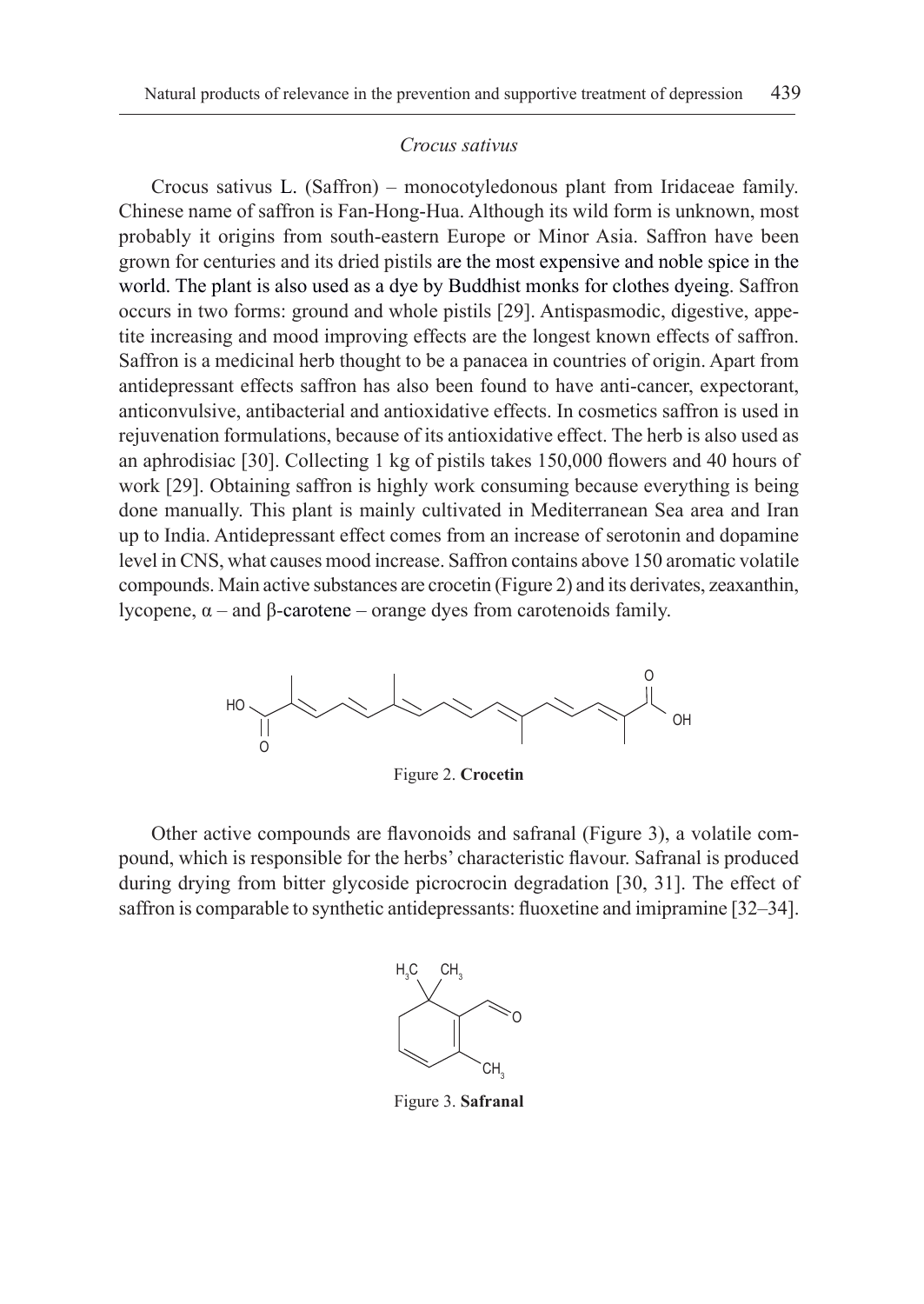Saffron, apart from antidepressant effect, also relives PMS (pre-menstrual syndrome) symptoms. Research showed that 75% of 25–45 years old women afflicted by PMS declared a better mood after receiving saffron extract. In double blind randomized trials it was shown that 30 mg of saffron extract (in capsules) administered for 6 weeks gives a considerable decrease in depressive symptoms compared to placebo. The research was conducted on adults with diagnosed depression (17 in 23 points Hamilton scale). Patients were divided into two groups one was administered with 30 mg of Crocus sativus extract, the other with placebo. After 6 weeks the result on Hamilton scale was 10 in patients taking saffron and 19 in the group taking placebo. In this research no significant differences in adverse effects between both treatments were observed [35]. Second almost identical research was conducted with comparison to fluoxetine (antidepressant) 20 mg/day. The results did not show significant differences between saffron and synthetic drug, both in depression treatment and adverse effects [33]. On the basis of this research it was proven that crocin and safranal inhibit reuptake of dopamine, noradrenalin and serotonin. Safranal is an efficient anticonvulsant .It was shown that it acts as a GABAA receptor agonist [33, 35]. It is also an antioxidant and shows in vitro cytotoxicity to cancer cells [36]. Other plant sources of safranal which also show antidepressant effect are Aspalathus linearis (Rooibos), Camellia sinensis (Tea leaf), Ficus carica (Fig leaf), Lycium chinense (Wolfberry), Cuminum cyminum (Cumin Seed) [36]. Available homeopathic formulation in Poland with this material is Boiron Crocus sativus; another formulation is Forsen containing 30 mg of extract of Crocus sativus. Saffron taken in high doses may increase the risk of miscarriage, and therefore it cannot be used by pregnant women without consulting a doctor. It is not recommended for children. Saffron overdose is dangerous, it causes vomiting, diarrhoea, bleeding from the gastrointestinal tract and urogenital system.



Figure 4. **Eleutheroside B**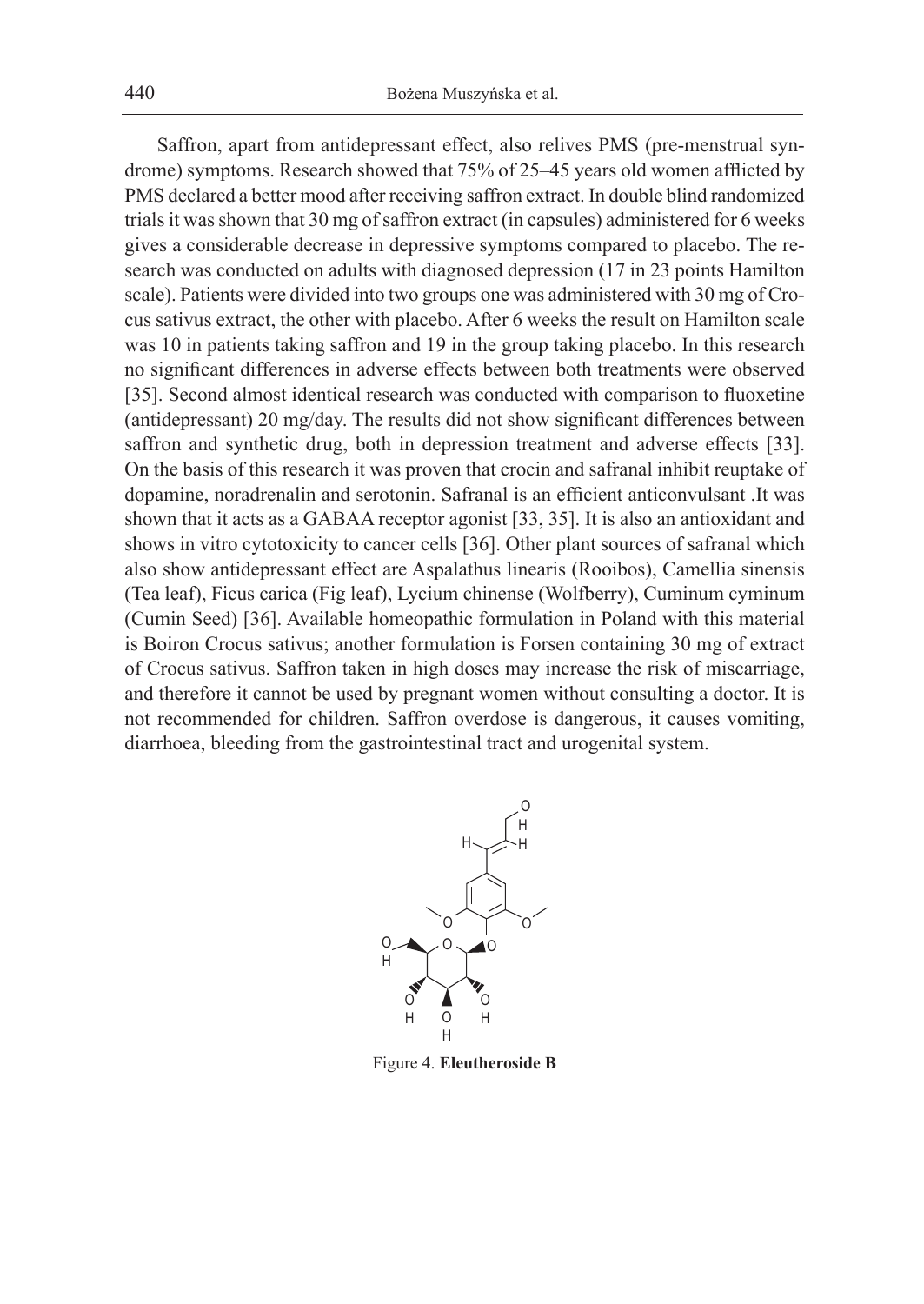# *Eleutherococcus senticosus*

Eleutherococcus senticosus (Ruprecht & Maximowicz) Carl Maximowicz (Acanthopanax senticosus Harms), Araliaceae family, commonly known as Siberian Ginseng or Eleuthero Ginseng is a dicotyledonous with adaptogenic properties. This plant occurs in north-eastern Asia (China, Japan, Asiatic part of Russia and Mongolia). The best commercial farms can be found in Russia and China. Main physiologically active compounds are eleutherosides (phenolic glycosides), lignans, saponin glycosides, oleanolic acid derivatives – senticosides A–F, steroid saponins – eleutheroside A, syringin – eleutheroside B (Figure 4), eleutheroside B1 which is an isofraxidine glycoside (isofraxidine-7-O-alfa-L‑glucoside), also commonly known as beta‑calicanthoside, eleutheroside B2 which is coumarin, eleutheroside B4 – sesamin, syringaresinol – eleutheroside D also known as acanthoside D, a lignan, eleutherosides E, I, K, L, M (eleutherosides I–M are triterpene saponins: eleutheroside I – common name musenin B, eleutheroside M – hederasaponin) [37, 38].

Siberian ginseng roots contain from 0.6 to 0.9% of eleutherosides and stems from 0.6 to 1.5%. Furthermore, the plant also contains: caffeic acid, caffeic acid ethyl ester, coniferyl aldehyde, sinapyl alcohol, beta-sitosterol, beta-carotene, vitamin E (tocopherol), carbohydrates (galactose, arabinose, β-maltose,  $\alpha$  – and β-glucose, sucrose, and polysaccharides – eleutheranes)*.* Elutherococcus extracts, rich in fitosterol, have an adaptogenic, antidepressant and anxiolytic effect, aid learning processes, memorizing and also show detoxicant, anti-inflammatory, antioxidative, hypoglycaemic and diuretic effect. Plant extracts are standardized for eleutherosides A–G and I–M content. Antidepressant effect was examined on rats subjected to neuropharmacological tests. The tests were prepared on the basis of antagonistic activity to reserpine, clofeline and L‑DOPA. Eleutherococcus senticosus extract caused a 56.4% decrease in activity during rats immobilization, which was slightly smaller than in case of amitriptyline (73.5%) [39]. It also removes stress caused by treatment with steroids (cortisone). Lifeplan is currently a drug containing Elutherococcus extract (600 mg); Immunostin – liquid extract from the roots of Eleutherococcus and Stress Control containing 33.3 mg of Eleuterococcus extract, preparations standardized for the content of eleutherosides. At the recommended doses, Eleutherococcus does not give any side effects. Interaction with other plants and supplements: unknown.

# *Griffonia simplicifolia*

Griffonia simplicifolia (Bandeiraea simplicifolia Benth.) from Fabaceae family from dicotyledonous class is a bush common in west and central Africa (Ghana, Ivory Coast, Togo). In forests it can take form of a climbing plant, especially when growing near to tall trees. Griffonia can grow up to 3 meters. Flowers produce black fruits with seeds that can be used as a source of 5-hydroxytryptophan (5-HTP). Seeds contain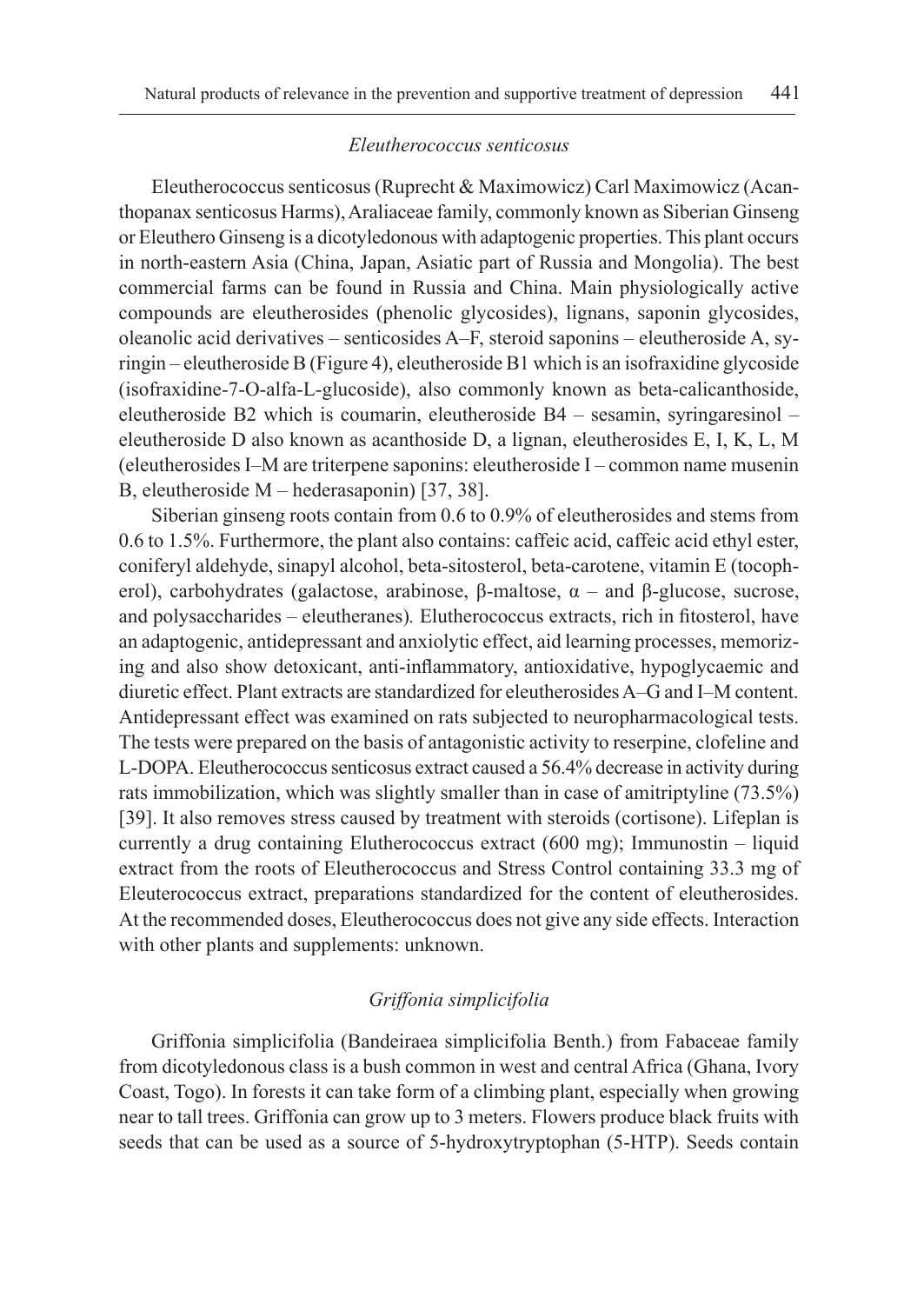about 6–14% of 5-HTP, additionally plant leaves contain serotonin in concentrations 0.1–0.2%. Other active compound is griffonin (a cyanoglucoside of lithospermoside) isolated from roots used in sickle-cell anaemia treatment. Griffonia simplicifolia roots also contain many lectins e.g. B4 lectin is used for marking sensor neurons in neurologic research [40]. The herb is procured only from natural state, because up to this moment there are no commercial plantations. Traditionally in Africa, stems and roots in form of small sticks are chewed and leaves are applied on wounds which are hard to heal. The plant juice is used in urinary tract diseases. Decocts from stems and leaves are applied as antiemetic drugs. G. simplicifolia is also used as an antibiotic and aphrodisiac. The research showed, that the plant extracts increase serotonin brain level. In some countries (United Kingdom, USA, Canada, and Germany) after an industrial extraction a 95–98% 5-HTP extract is obtained, mixed with vitamins and packed into capsules or mixed with green tea or yerba mate. In this form Griffonia extracts are used as dietary supplements aiding depression treatment, appetite reduction and sleep induction. This products most commonly contain 50–100 mg of 5-HTP [13, 41]. Ingested 5-HTP easily crosses BBB and is converted to serotonin in CNS. During the absorption of 5-HTP there is no need for special transport molecule. The absorption is also not influenced by amino acids, what allows 5-HTP to be administered with meals, without losing its efficacy. This compound is well absorbed after oral administration (70% of the dose is introduced to bloodstream). It was proven, that therapeutic administration of 5-HTP may be efficient in depression, fibromyalgia, chronic head pains and insomnia [12, 42]. Available products containing G. simplicifolia: Maxivit Diet (extract from seeds – 20 mg); Griffonia Seed Extract, standardized for 5-HTP content. When applying G. simplicifolia should not be taken with antidepressants from the selective serotonin reuptake inhibitors group.



Figure 5. **Hypericin**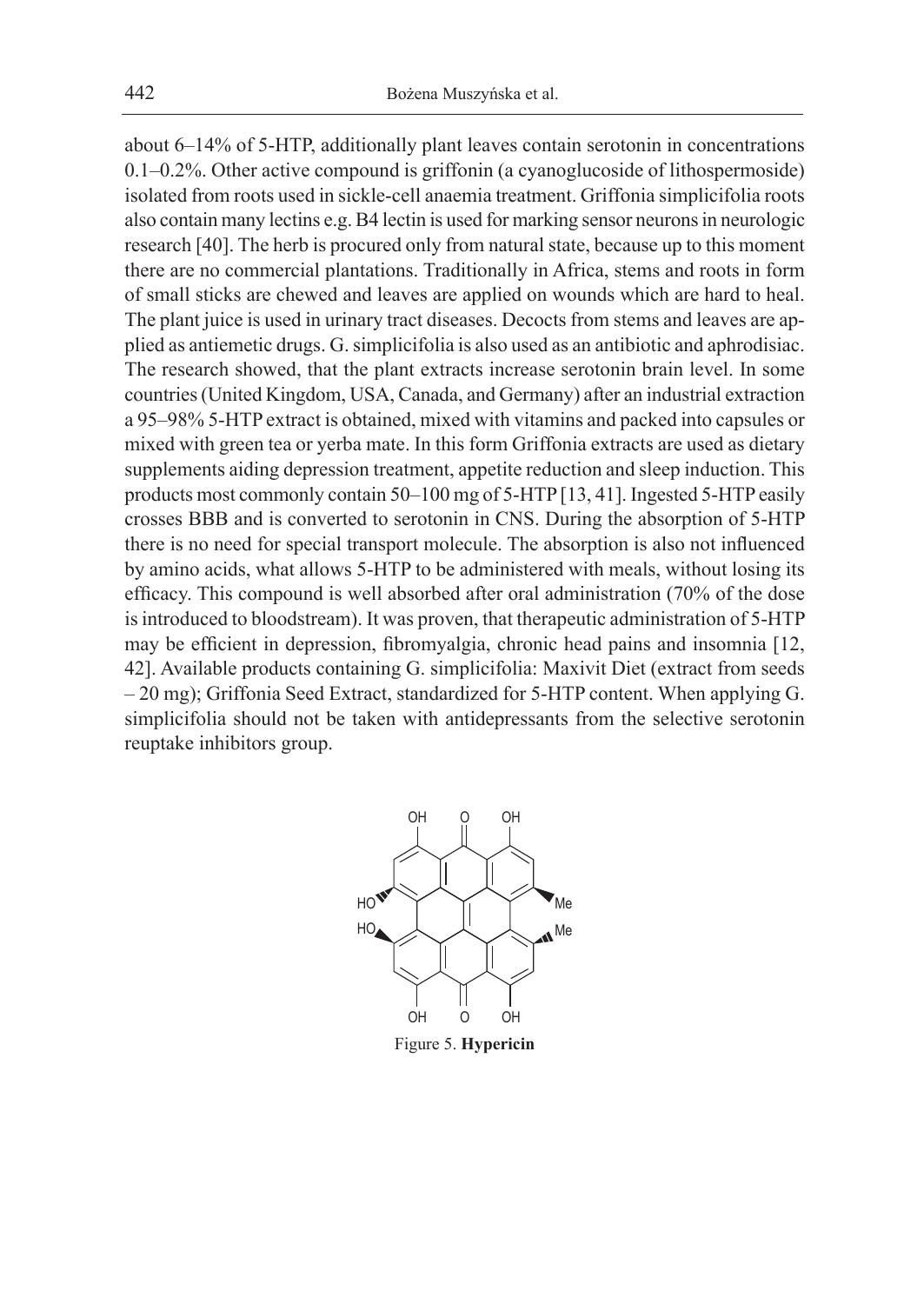# *Hypericum perforatum*

Hypericum perforatum L. (St John's wort) (Hypericaceae family – dicotyledonous) naturally occurs in Europe, western Asia and north Africa. It was introduced to North America, South America, southern Africa, Australia, New Zealand and Japan. In superficial parts, apart from numerous active compounds such as flavonoids (mono – and dimeric), xanthones, phenolic acids, hypericin (Figure 5), hyperforin, terpenes (aromatic oils),the plant contains indole compounds, such as melatonin. All this metabolites groups are a frequent object of phytochemical, pharmacological and biotechnological research. The antidepressant effect was initially connected to hypericin and later to hyperforin. Hypericin action was supposed to come from MAO inhibition. Later MAO inhibition was also observed in in vitro studies for biflavonoides [43].

Newer researches showed that hyperforin inhibits reuptake of serotonin, adrenaline, noradrenaline, GABA and L-glutamate [44]. Considering this differences Hypericum extracts are most commonly used and they are considered to be the best form of this herb. Antidepressant effect can be observed for ethanolic and oleic extracts (both contain hypericin (naphthodianthrone), hyperforin (triphenole derivative), bioflavonoids and xanthones). Plant extracts inhibit serotonin reuptake in synaptic gaps and also act as MAO inhibitors [45]. Other mechanism of hypericin action is increasing the light sensitivity of human organism. High concentration of melatonin in H. perforatum allows for the use of this herb in neurologic diseases. The melatonin role in higher plants physiology is not entirely discovered. There is a theory that both serotonin and melatonin, similarly as in mammals, are a circadian rhythm and year cycle regulator, as well as an antioxidant [46]. Research conducted on in vitro cultures of this species were supposed to analyse melatonin and serotonin biosynthesis from tryptophan as a precursor [46, 47]. Hypericum herb is a source of kynurenic acid, which is responsible for adaptation processes in human organism. Kynurenic acid is present in all mammals organs, the biggest concentration can be found in liver cells and smaller amounts can be found in brain tissue. Kynurenic acid causes dose dependant hypotonia and acts as a neuroprotective agent in brain hypoxia. This substance is also an antidepressant. Meta-analysis of clinical researches conducted in 1996 showed that H. perforatum is considerably more effective than placebo and has an action comparable to available antidepressant drugs. Research was conducted on low or moderate depression (Linde 1996). In clinical research, influence of high doses (900 mg/day) of H. perforatum extract were compared to placebo and sertraline (an antidepressant, dose 50 mg/day). Depression was evaluated with Hamilton test (before treatment score was at least 20) and after 8 weeks of therapy. H. perforatum and sertraline showed similar results to placebo. Two aspects should be taken into consideration: administered H. perforatum form was not standardized on hyperforin, which is thought to be an important substance for depression treatment and the depression was too severe (Hamilton  $> 20$ ) [48]. Products containing extracts from this material are usually standardized to hypericin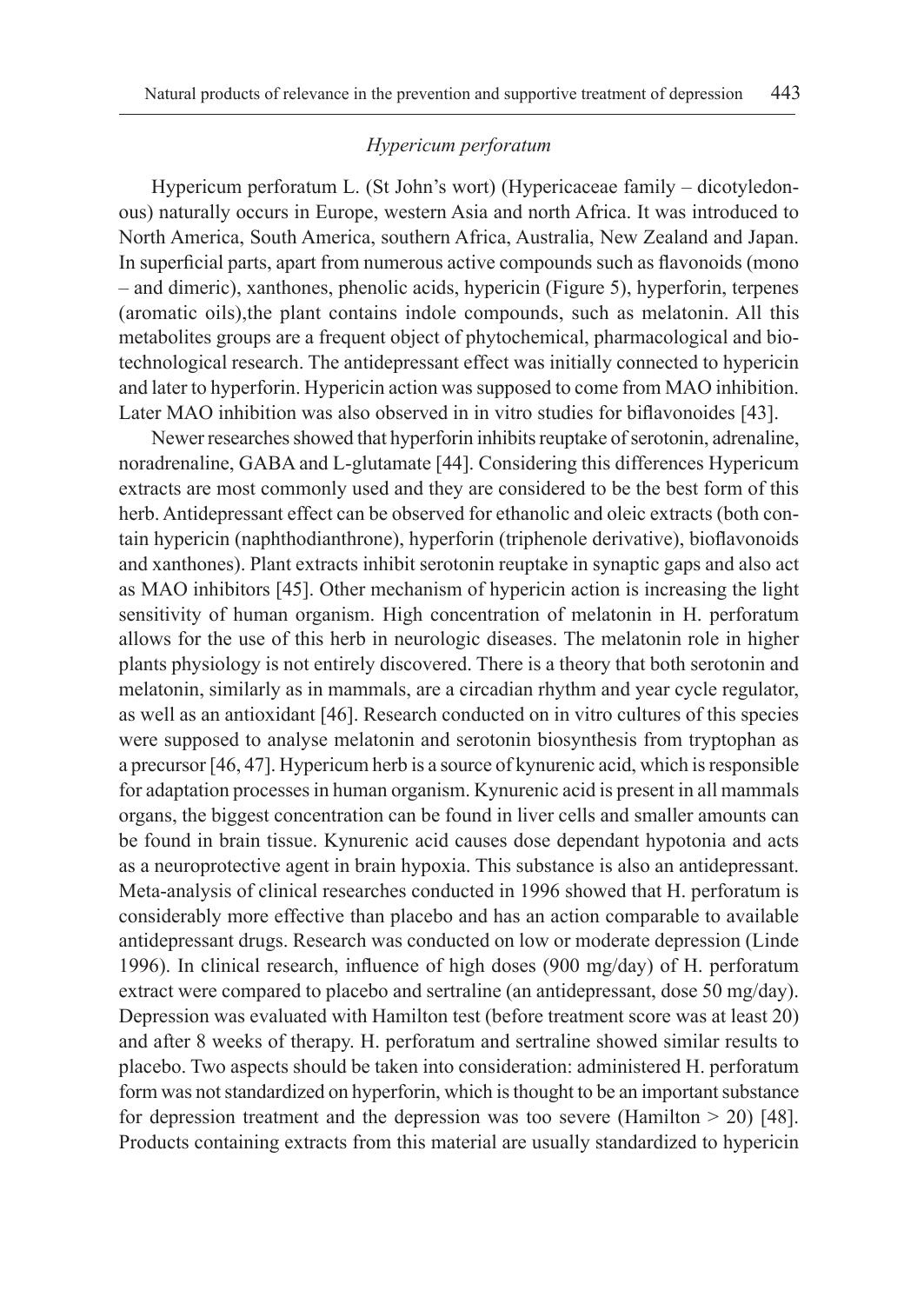e.g.: Deprim Forte – 1 capsule contains 425 mg of standardized extract of St. John's wort which contain an average of 1 mg of total hypericin (0.75–1.3 mg), Nervomix Forte; Hyperherba; Depribon; Happy Plus; Silenil; Positivum; Hyperosedat; Perhip. St. John's wort may reduce the effectiveness of certain drugs. Due to the induction of cytochrome P-450, and the effect on the biotransformation of xenobiotics, hypericin may cause a reduction in the plasma concentration of some therapeutic drugs. This applies indynavir used in the treatment of HIV, warfarin, cyclosporine, oral contraceptives, dextromethorphan, theophylline, amitriptyline, digoxin and phenytoin. The active compounds occurring in the herb are potent inducers of CYP 3A4 in the gut wall and liver, which results in a significant increase in metabolism of simvastatin. A potential reduction in the concentration of midazolam in the body may also be linked with the induction of CYP 3A4. One of the most well-known side effects of St. John's wort are its photosensitizing properties [49].

# *Sceletium tortuosum*

Sceletium tortuosum (L.) NE Brown – Kanna (Channa, Kougoed). A perennial plant from Aizoaceae family (earlier Mesembrynantheacae), dicotyledonous class. The plant comes from Kalahari Desert in RSA and is a succulent growing sideways close to the ground, up to one foot high. Other types of Sceletium (emarcidum, expansum, strictum) and Mesembryanthemum crystallinum are also interesting. Sceletium tortuosum has a long story of medicinal usage. In RSA from thousands of years it aids the hunting-gathering tribes of south Africa during several weeks long migrations in extreme desert climate. Hottentots in South Africa used Sceletium tortuosum, known as Kanna, as a relaxant intoxicant. First mentions about this plant usage are noted in  $4<sup>th</sup>$  century. In RSA it is registered as a spasmolytic and antidepressant drug [50]. In 2010 FDA (Food and Drug Agency) allowed the use of Kanna as slimming drug. During last twenty years the interest in Kanna significantly increased and products with Kanna are used as a mild antidepressants. Kanna improves the mood, reduces fear, stress and tension. There were also experiments with using this plant in addiction therapies (alcohol, opiates). Sceletium tortuosum contains alkaloids: mesembrine, mesembrenone (isolated in 1914) (Figure 6), as well as mesembranol, tortuosamine and sceletenone [50].

Among these alkaloids the biggest antidepressant activity can be observed for mesembrine. This substance is a selective inhibitor of serotonin reuptake and inhibits phosphodiesterase 4. Mesembrenone has a similar but weaker effect. Other species of Sceletium – S. strictum – contains demethylmesembrenol, demetylmesembranol, mesembrenol, mesembrine, mesembranol and mesembrenone. The research conducted in 1932 showed that Sceletium tortuosum contains 0.3 and 0.86% of mesembrine in leaves and stem respectively. Other research stated that the mesembrine concentration in this plant is 0.7% and mesembrenine 0.2% [51].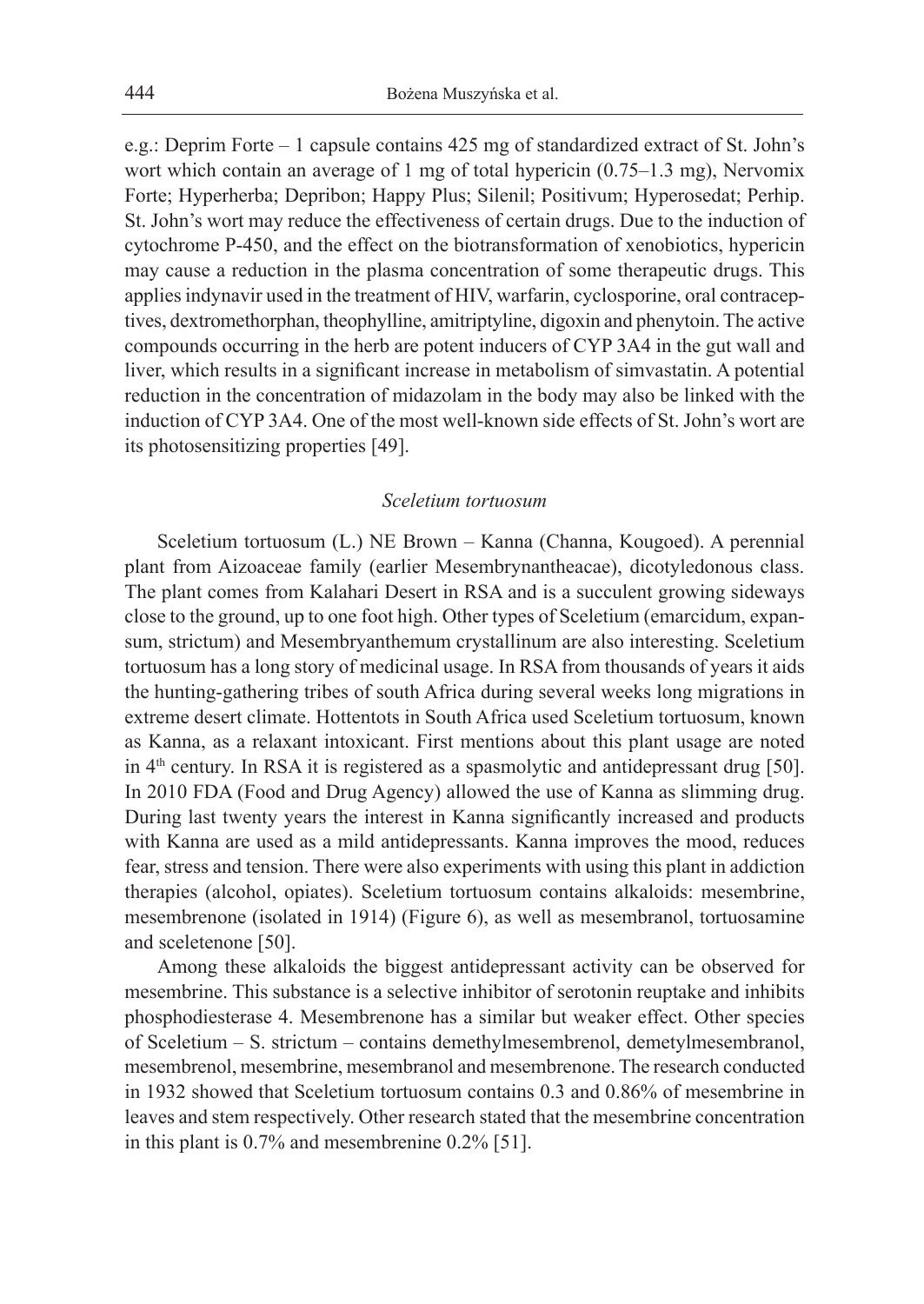

Figure 6. **Mesembrenone**

# *Piper methysticum*

Piper methysticum (Kava kava, yaqona, sakau) – (Piper: Latin – pepper, methysticum: Greek – intoxicating) is a dicotyledonous plant from Piperaceae family. The plant has its origin in Micronesia and Vanuatu islands on Western Pacific. P. methysticum is an antidepressant plant. It was discovered that the constituents of Kava kava; kavain (Figure 7), dihydrokavain and dihydromethisticine are weak MAO inhibitors in vitro [52].

This plant cannot be used simultaneously with other MAO inhibitors such as ephedrine, Oenothera oil, Fenugreek, Ginkgo biloba, Lupulus, St John's wort, tyrosine, Valeriana, 5‑HTP, DHEA (dehydroepiandrosterone), DLPA (phenylalanine DL), SAM (S-adenosylmethionine), vitamin  $B_6$ , chromium. Kava usage can provoke excessive sleepiness, when used together with drugs from serotonin group. P. methysticum influence on anxiety and depression was researched in a group of 60 adults for two weeks. Research plan stated that patients were divided into two groups. One group received one week therapy with drug and then placebo, second group placebo for one week and then the drug. In both cases 250 mg of kavalactones/day dose was used. The results (depression was measured using Montgomery-Åsberg Depression Rating Scale) showed that the placebo-drug method is considerably more efficient than the drug-placebo set. The researchers did not state weather the antidepressant effect of Kava is caused by the anxiolytic effect or it is a specific antidepressant one [53]. Under the Act of 20



Figure 7. **Kavain**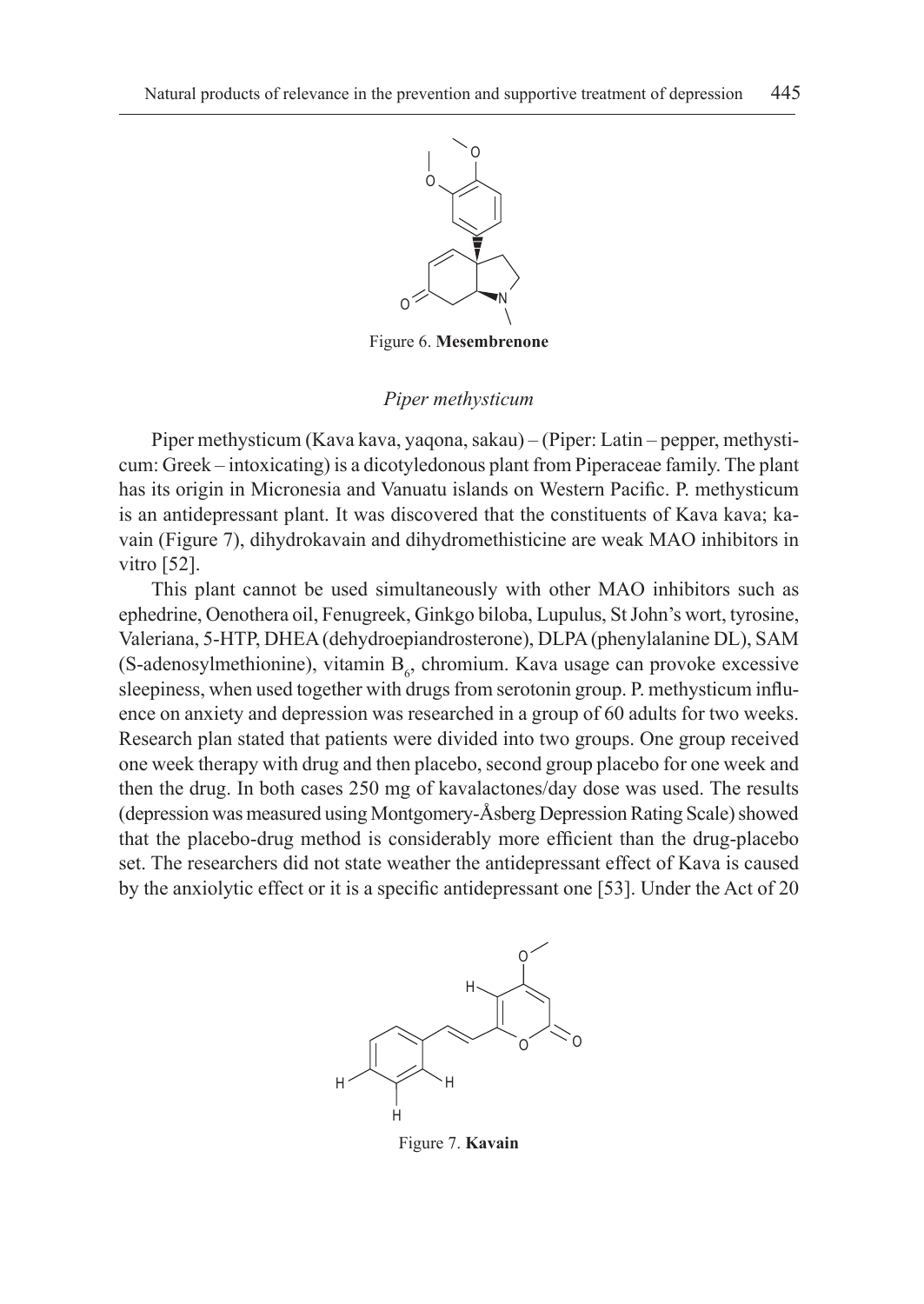

Figure 8. **Anthranilic acid**

March 2009 amending the Act on Counteracting Drug Addiction, possession of Kava kava living plants, dried fruit, seeds, extracts in Poland is illegal. Poland is the only EU country where the possession of this plant is completely prohibited.

#### *Rhodiola rosea*

Rhodiola rosea L. (Golden root) – Crassulaceae family, a dicotyledonous plant occurring in North America, Europe, Asia. In Poland it can be found only in Sudety and Karpaty mountains in the areas of national parks, it grows up to 40 cm and is able to endure high altitudes (2 280 m above mean sea level). The source of drugs from this adaptogenic plant is its rhizome with root. The plant contains numerous active compounds: salidroside glycosides, rosarin, rosavin, rosin, flavonoids, phenolic acid: gallic acid and chlorogenic acid (an antioxidant), organic acids (succinic, citric, malic, oxalic), taninns, anthraquinones [54]. Over few hundred years, R. rosea was used in Russia and Scandinavia as an energizing agent that increases physical and psychical endurance, preventing tiredness, depression, impotence and as a cure for tuberculosis [55]. In Swedish pharmacopoeia from 1755, there is a description of Rhodiola rosea application for depression due to its ability to enhance endurance and reliving tiredness. In latest research two doses of R. rosea extract were used (340 mg and 680 mg). Both doses in HAMD punctuation showed antidepressant activity against placebo. The research was conducted in a group of patients with mild and moderate deprssion (18–70 years old participants). It was found that Rhodiola extracts have a considerable antidepressant and hypnotic effect, as well as they can improve concentration, physical and mental endurance [56]. More extensive research upon this plant are needed to fully understand its antidepressant effect. Available products with this material are: Rhodiolin, CaliVita, Rhodiola, Naturell AB – a standardized extract of Rhodiola rosea root 200 mg (contains rosavins 6 mg). Although not shown to interact with other drugs in the case of R. rosea may occur addition of action with psycho-stimulants.

Many other plants are used as an aid in depression treatment. Due to hypnotic and tonic effect some raw materials, such as Valeriana officinalis radix, Passiflorae incarnata herba, Lavandule anqustifolia flos, Humuli lupulis trobillae, Leonuric ardiacae herba and Schisandrae chinensis fructus. Vitamin L<sub>1</sub> (anthranilic acid, 2-aminobenzoic acid – Figure 8) found commonly in plants described in 1930 by W. Nakahar is considered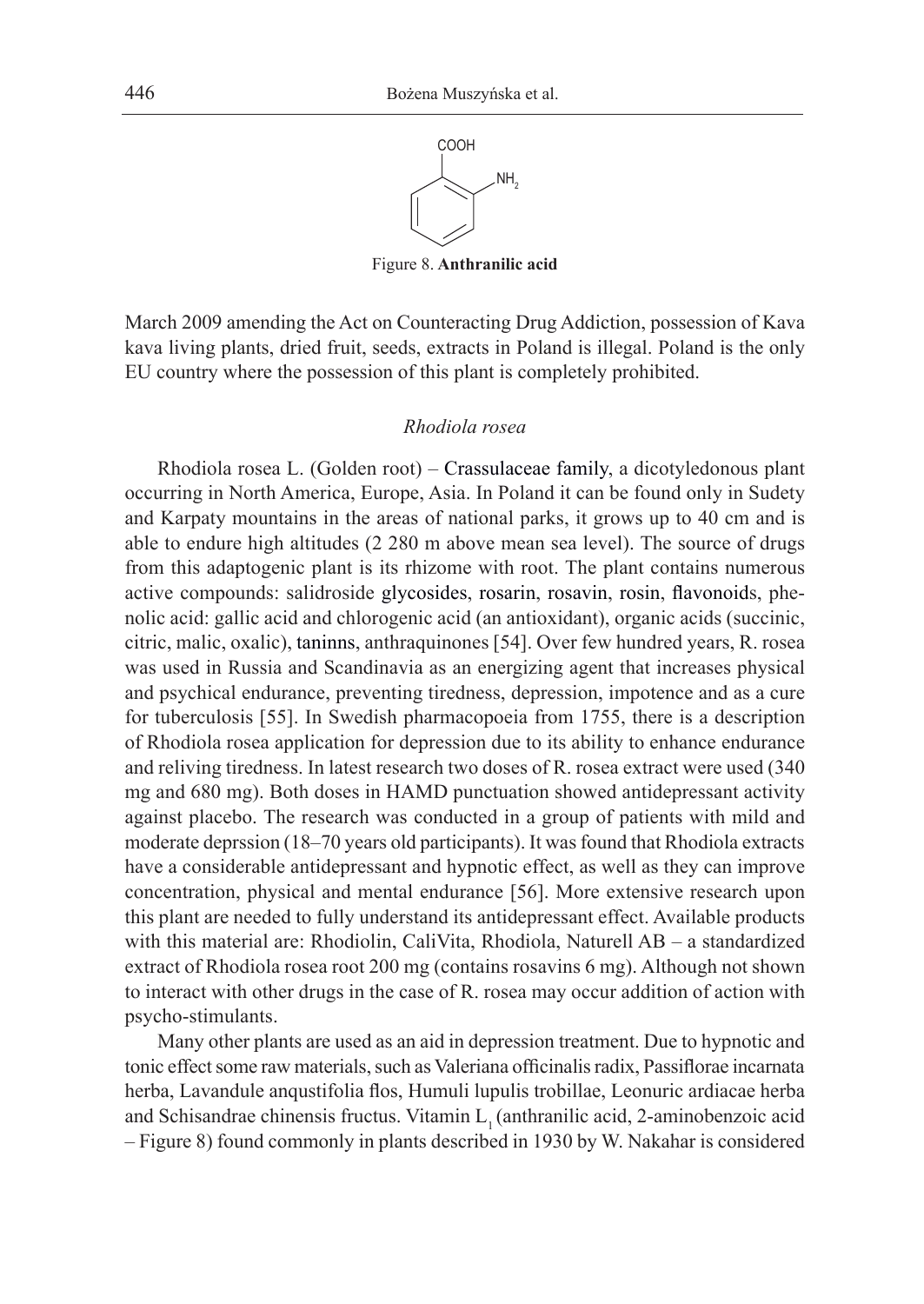by many authors as a factor necessary to lactation (L stands for Lactation). In plants it is used for L-tryptophan synthesis.

L-tryptophan can be immobilized in glycoside, can act as a reagent in aromatic amino acids reactions or it is used to indolo-3-acetic acid, protein and alkaloids biosynthesis. It is a precursor of tryptophan and serotonin, and therefore is used prophylactically to treat anxiety and depression at a dose of 0.5-1 g/day orally. Moreover, it shows synergy with vitamin  $B_6$ , vitamin C, antidepressant and sedative substances [12, 13].

# **Mushrooms as a source of tryptophan and its derivatives with an antidepressant effect**

Considering an increase in mushrooms consumption both wild grown and cultivated, there is a necessity of analysis of secondary metabolites with a physiological importance for human organism. Edible mushrooms turned out to be an abundant source of indole type neurotransmitters precursors with an antidepressant effect such as L-tryptophan, 5-hydroxytryptophan, tryptamine, serotonin and melatonin.

It should also be pointed out that consumption of food containing edible mushrooms is safe and advantageous because they contain substances with health-promoting properties that protect human body against diseases of civilization. Analysis of some mushroom species show that even heat treated fruiting bodies of Cantharellus cibarius, Boletus badius, Lactarius deliciosus, Macrolepiota procera, Pleurotus ostreatus, and Suillus bovinus are an abundant source of bioactive indole compounds [17, 18]. The highest amount of serotonin from all analysed compounds was found in Cantharellus cibarius fruiting bodies (29.61 mg/100 g dry weight.). In Leccinum scabrum fruiting bodies the amount of serotonin was 13.09 mg/100 g dry weight. Species that also contain considerable amounts of these neurotransmitter are: Armillaria mellea, Boletus badius, Boletus edulis, Lactarius deliciosus and Pleurotus ostreatus. Although serotonin, when eaten, does not cross BBB, it can regulate intestines activity [41]. Serotonin, substance with multidirectional pharmacological activity, is a neurotransmitter in CNS and, together with melatonin, regulates circadian rhythm. Moreover it is produced not only in brain, but mainly in enterochromaffin cells. It is involved in smooth muscle contraction, regulates intestinal movements, influences blood pressure regulation, is involved in blood clotting and has an antioxidant effect [42]. Serotonin, generated endogenously in the brain, also plays an important role in regulation of sleep patterns, anxiety, aggression, body temperature, mood, course of pubescence process, cells regeneration and inhibition of cells aging, as well as it generally influences the immunological system of human organism. It also has a vasoconstrictive effect [12, 13]. Serotonin in asthmatic patients produces alveolar contraction. It is speculated that it also takes part in migraine pathogenesis and headaches connected to brain. Wide variety of serotonin dependent processes explains the existence of 7 types of serotonin receptors (5-HT) with several subtypes. Many classes of drugs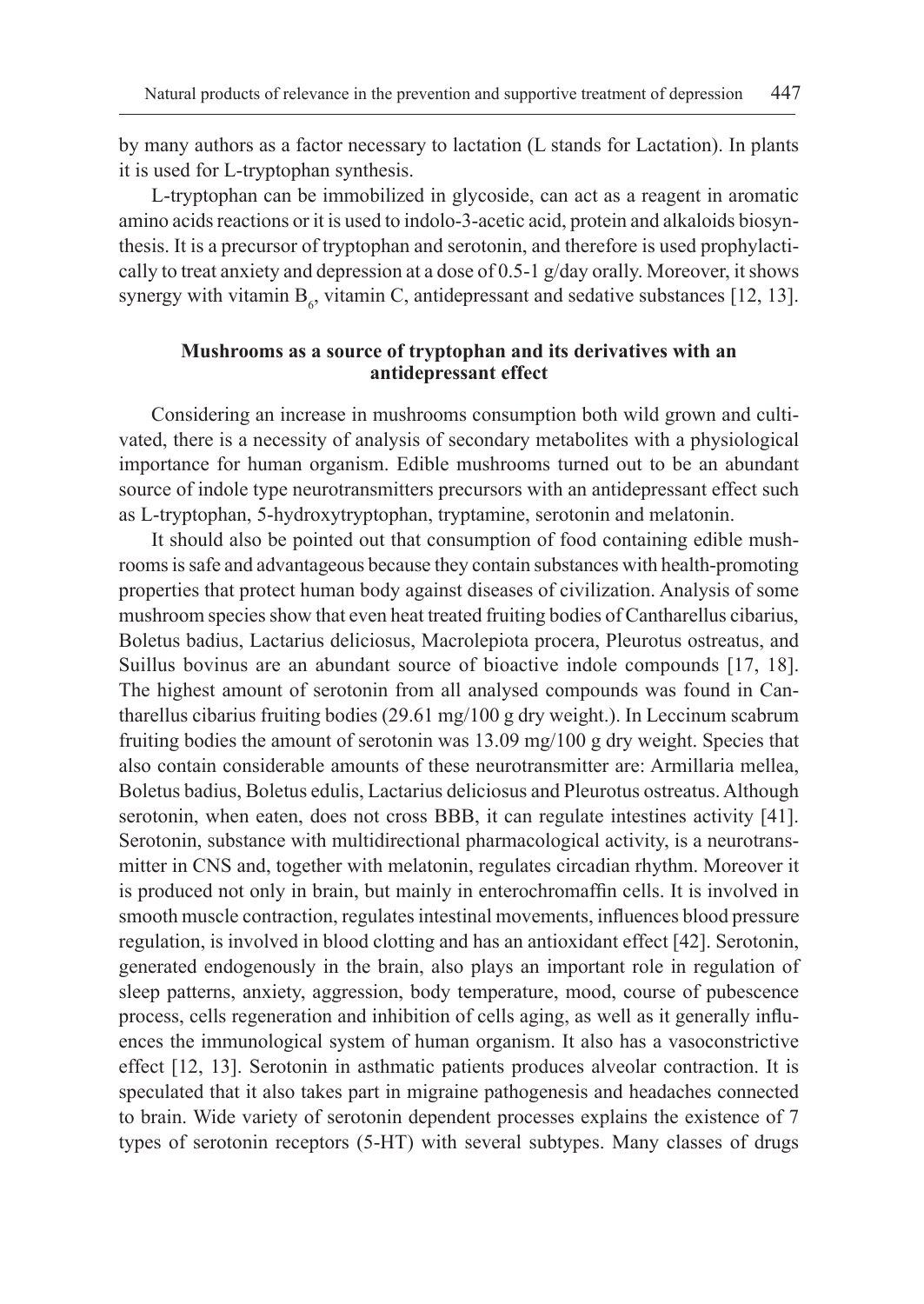takes its action by serotonin receptors being agonist or antagonist or serotonin level modulators. Drugs acting through serotonin neurotransmission are antidepressants, anxiolytic antiemetic and migraine suppressors. According to recent research 5-HTP is a potential drug for Alzheimer's disease [41]. Information about indole occurrence in Basidiomycota species discusses mainly L-tryptophan which is biogenetic precursor of all indole compounds (e.g. dopamine, melatonin, serotonin, adrenalin) and vitamins (e.g. niacin) [42]. L-tryptophan content ranges from 0.16 g to 25.90 g/100 g dry weight (in fruiting bodies of S. bovinus before thermal processing) [14–18]. L-tryptophan is an exogenous compound for human organism that is why it must be ingested with food. Among extracts from mushrooms after thermal processing, Boletus fruiting bodies contained the highest amount of L-tryptophan – 17.71 mg/100 g dry weight. Edible mushrooms after thermal processing (especially S. bovinus) can be a L-tryptophan source and be an alternative to food obtained from animals. In case of B. edulis, L-tryptophan concentration was higher in processed material than in dried or fresh fruiting bodies. The reason behind this phenomenon can be that the indole compound such as serotonin, 5-hydroxytryptophan can decompose and form L-tryptophan, what is indicated by their high level in unprocessed B. edulis. Armillaria mellea fruiting bodies qualitatively analysed using HPLC method and then quantitatively marked by chromatographic-densitometry method showed serotonin, tryptamine and L-tryptophan content between 2.21 and 4.47 mg/100 g dry weight. Among marked indole compounds in fruiting bodies of Armillaria mellea, the biggest content was noted for L-tryptophan (4.47 mg/100 g dry weight) [15]. 5-hydroksytryptophan, a direct precursor of serotonin and melatonin was present in fruiting bodies both before and after thermal processing. However, the largest amounts were found in species of mushrooms before thermal processing. The maximum contents of this metabolite were found in extracts of unprocessed fruiting bodies of: L. edodes (24.83 mg/100 g dry weight), M. procera (22.94), S. bovinus (15.83) and in extracts of fruiting bodies of M. procera after thermal processing (10.11 mg/100 g dry weight). 5-methyltryptophan was found among unprocessed species only in L. scabrum, but in the highest content (8.32 mg/100 g dry weight). This compound has been demonstrated in processed fruiting bodies of four species: B. edulis, C. cibarius, L. deliciosus and P.ostreatus, in concentrations comparable to those found in the L. scabrum [14–18]. Melatonin was less frequently marked in examined mushrooms. It was found in small amount in extracts from fruiting bodies of B. edulis, C. cibarius, L. deliciosus, L. edodesi, M. procera (from 0.07 to 1.29 mg/100 g dry weight). In case of C. cibarius the amount of this substance after processing was the highest (4.40 mg/100 dry weight) [14–18].

It is proven that potential zinc role in depression treatment comes from modulating glutamate NMDA receptors, necessary for correct functioning of antidepressants. Lack of magnesium leads to important imbalances such as increased neuro-muscular activity. Natural sources of this elements are: cocoa seeds (Theobroma cacao) – cocoa,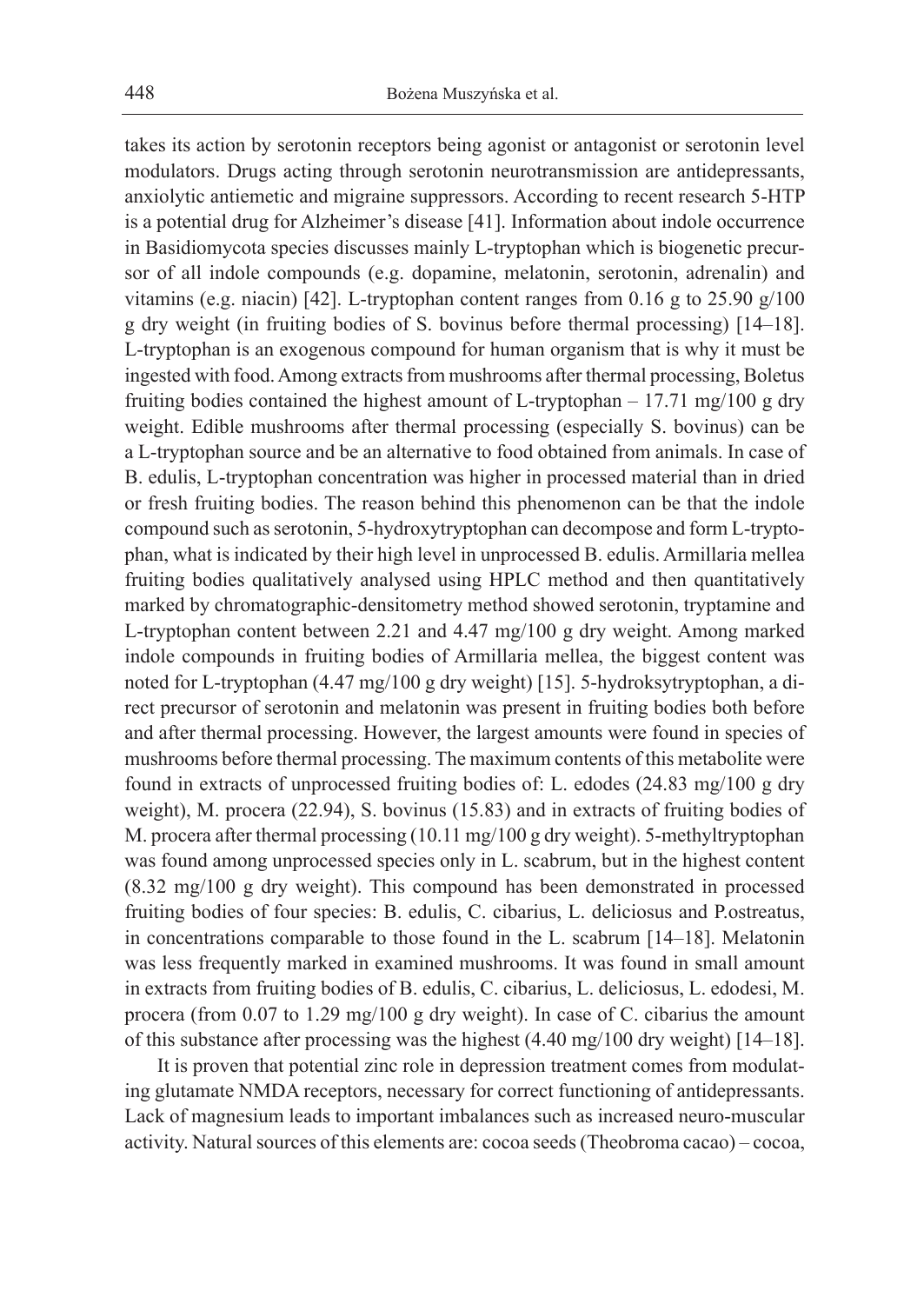bitter chocolate, nuts, dried fruits (apricots, figs), wheat sprouts, common nettle (Urtica dioica). In edible mushrooms zinc can be found from 25 to 200 mg/kg of dry weight. Best source of zinc is common puffball (Lycoperdon perlatum), for which content of zinc from 150 to 200 mg/kg of dry weight could be observed. A good source of this element are also: Field mushroom (Agaricus campestris), King bolete (Boletus edulis), Parasol mushroom (Macrolepiota procera), Bay bolete (Boletus badius) or Birch bolete (Leccinum scabrum). In edible mushrooms magnesium can be found in amounts ranging from 25 to 125 mg/kg of dry weight. The best sources of this element are: Boletus edulis, in which magnesium can be found from 75 to 125 mg/kg of dry weight, and Macrolepiota procera [57].

# **Conclusions**

Prophylaxis consisting of constant supplementation of vital for health substances can be a base to keep the organism in good condition and prevent diseases occurrence. Daily diet, which can be a source of substances and elements that reduce the symptoms of depression, is also important.

Described raw materials and natural formulations may be important in prophylaxis and in prevention of mood disorders. Many of these materials require further studies, and are not a substitute for the treatment of clinical cases. The application and the possible selection of products containing raw materials primarily standardized on the active ingredients should be determined by a specialist doctor.

### **References**

- 1. Adamek D, Nowak G. *Wokół depresji. Problemy farmakoterapii depresji współistniejących schorzeń*. Krakow: ZOZ Ośrodek UMEA SHINODA-KURACEJO; 2012.
- 2. Smith AJ, Sketris I, Cooke C. *A comparison of antidepressant use in Nova Scotia, Canada and Australia*. Pharmacoepidemiol. Drug Saf. 2008; 17: 697–706.
- 3. Farmer ME, Locke BZ, Mościcki EK, Dannenberg AL, Larson DB, Radloff LS. *Physical activity and depressive symptoms: The NHANES I Epidemiologic Follow-up Study*. Am. J. Epidemiol. 1988; 128(6): 1340–1351.
- 4. Lopresti AL, Hood SD, Drummond PD. *A review of lifestyle factors that contribute to important pathways associated with major depression: diet, sleep and exercise*. J. Affect. Disord. 3013; 148(1): 12–27.
- 5. Mojtabai R. *Clinician-identified depression in community settings: concordance with structuredinterview diagnoses*. Psychother. Psychosom. 2013; 82(3): 161–169.
- 6. Crawford GB, Khedkar A, Flaws JA, Sorkin JD, Gallicchio L. *Depressive symptoms and selfreported fast-food intake in midlife women*. Prev. Med. 2011; 52(3–4): 254–257.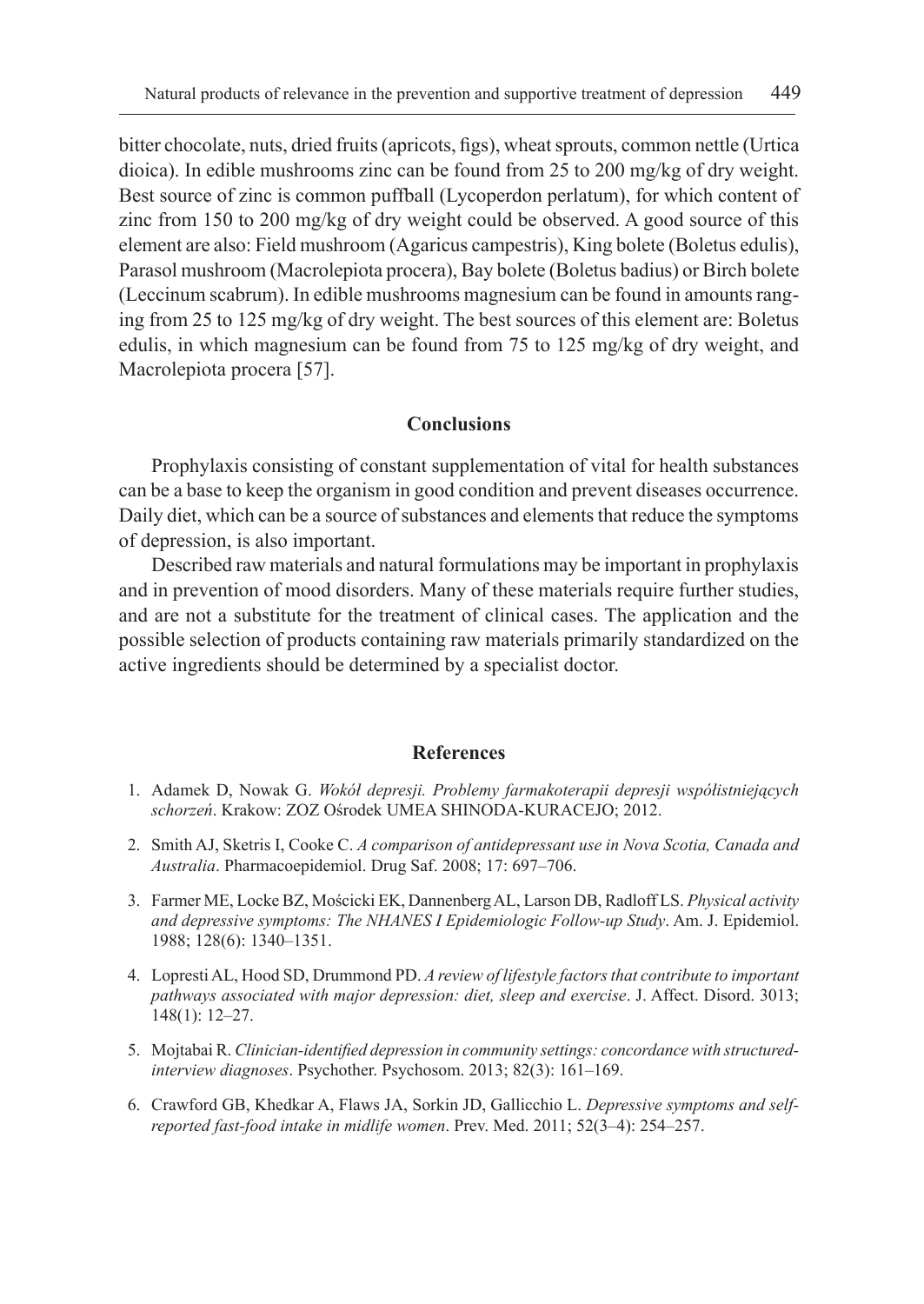- 7. McCullough ML, Feskanich D, Stampfer MJ. *Diet quality and major chronic disease risk in men and women: Moving toward improved dietary guidance*. Am. J. Clin. Nutr. 2002; 76: 1261–1271.
- 8. Ma J, Xiao L. *Obesity and depression in US women: Results from the 2005–2006 National Health and Nutritional Examination Survey*. Obesity 2010; 18(2): 347–353.
- 9. Petry NM, Barry D, Pietrzak RH, Wagner JA. *Overweight and obesity are associated with psychiatric disorders: Results from the National Epidemiologic Survey on Alcohol and Related Conditions*. Psychosom. Med. 2008; 70(3): 288–297.
- 10. Podgornik N. *Depression a sociocultural way of manifesting women's psychological crises'*. Anthropol. Noteb. 2012; 18(2): 55–67.
- 11. Willett WC. *Evaluating adherence to recommended diets in adults: The Alternate Healthy Eating Index*. Public Health Nutr. 2006; 9(1A): 152–157.
- 12. Keszthelyi D, Troost FJ, Masclee AM. *Understanding the role of tryptophan and serotonin metabolism in gastrointestinal function*. Neurogastroenterol. Motil. 2009; 21: 1239–1249.
- 13. Turner EH, Loftis JM, Blackwell AD. *Serotonin a la carte: Supplementation with the serotonin precursor 5-hydroxytryptophan*. Pharmacol. Ther. 2006; 109: 325–338.
- 14. Muszyńska B, Sułkowska-Ziaja K, Ekiert H. *Indole compounds in fruiting bodies of some edible Basidiomycota species*. Food Chem. 2011; 125: 1306–1308.
- 15. Muszyńska B, Maślanka A, Sułkowska-Ziaja K, Ekiert H. *Analysis of indole compounds in Armillaria mellea fruiting bodies*. Acta Pol. Pharm. 2011; 68: 93–97.
- 16. Muszyńska B, Sułkowska-Ziaja K, Ekiert H. *Indole compounds in some culinary medicinal higher basidiomycetes from Poland*. Int. J. Med. Mushrooms. 2011;13: 449–454.
- 17. Muszyńska B, Sułkowska-Ziaja K. *Analysis of indole compounds in edible Basidiomycota species after thermal processing*. Food Chem. 2012; 132: 455–459.
- 18. Muszyńska B, Sułkowska-Ziaja K, Wójcik A. *Levels of physiological active indole derivatives in the fruiting bodies of some edible mushrooms (Basidiomycota) before and after thermal processing*. Mycoscience 2013; 54: 321–332.
- 19. Anonymous. *The Ayurvedic Pharmacopoeia of India*. 1999: 1.
- 20. Anonymous. *Brahmi (Mal. Brahmi) Ayurvedic drugs and their plant sources*. 1994.
- 21. Calabrese C. *Effects of a standardized Bacopa monnieri extract on cognitive performance, anxiety, and depression in the elderly: a randomized, double-blind, placebo-controlled trial*. J. Altern. Complement. Med. 2008; 14: 707–713.
- 22. Rastogi M. *Prevention of age-associated neurodegeneration and promotion of healthy brain ageing in female Wistar rats by long term use of bacosides*. Biogerontology 2012; 13: 183–195.
- 23. Jyoti A. *Neuroprotective role of Bacopa monniera extract against aluminium-induced oxidative stress in the hippocampus of rat brain*. Neurotoxicology 2006; 27: 457–457.
- 24. Sairam K. *Antidepressant activity of standardized extract of Bacopa monniera in experimental models of depression in rats*. Phytomedicine 2002; 9: 207–211.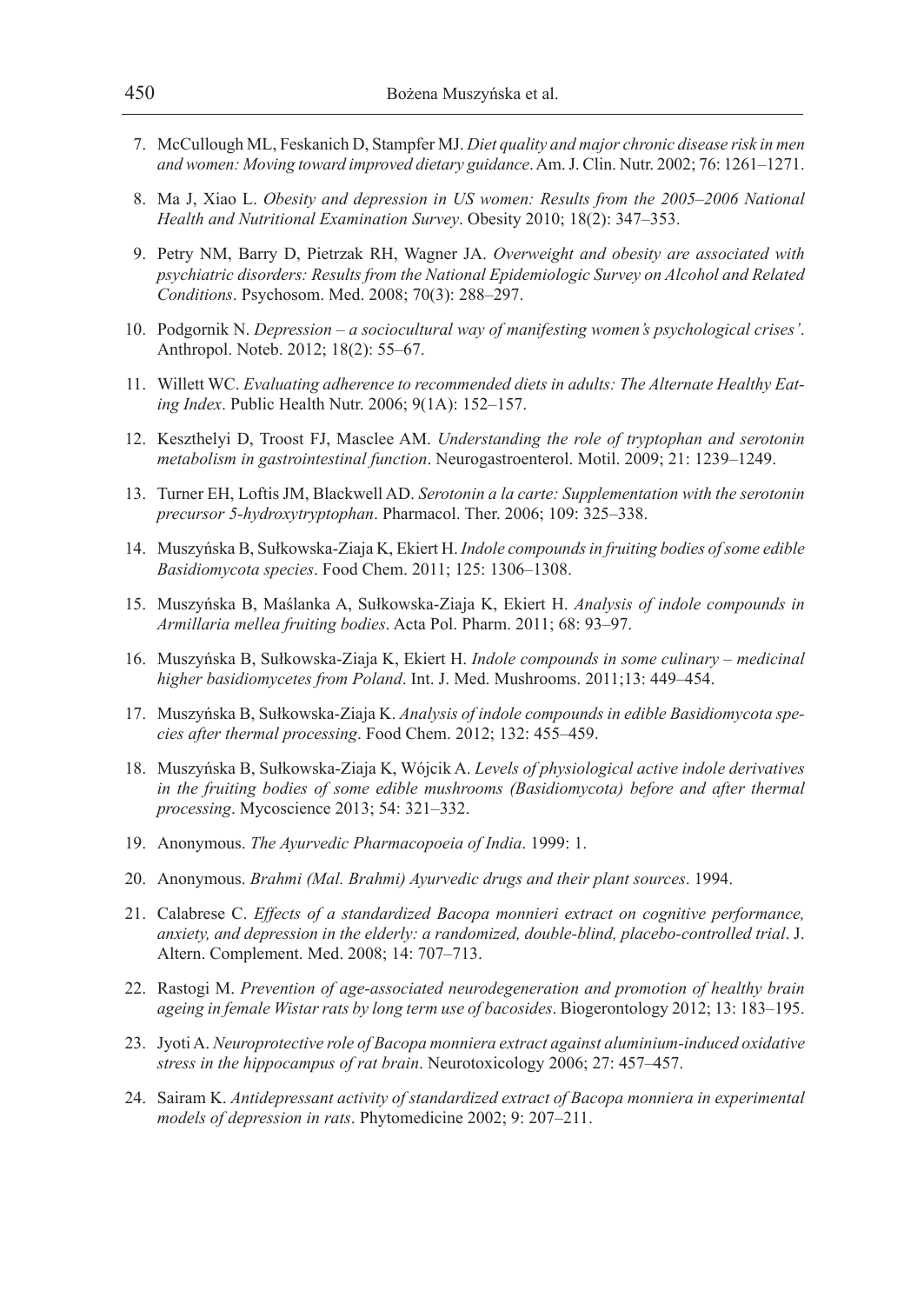- 25. Vangalapati MA. *Review on pharmacological studies of Bacopa monniera*. J. Chem. Biol. Phys. Sci. 2011; 1: 250–259.
- 26. Peth-nui T. *Effects of 12-week Bacopa monnieri consumption on attention, cognitive processing,working memory, and functions of both cholinergic and monoaminergic systems in healthy elderly volunteers*. J. Evid. Based Complement. Altern. Med. 2012; 2013: 606424.
- 27. Kamkaew N. *Bacopa monnieri increases cerebral blood flow in rat independent of blood pressure*. Phytother. Res. 2013; 27: 135–138.
- 28. Viji V. *Inhibition of pro-inflammatory mediators: role of Bacopa monniera (L.) Wettst*. Inflammopharmacology 2011; 19: 283–291.
- 29. Ferrence SC, Bendersky G. *Therapy with saffron and the goddess at Thera*. Perspect. Biol. Med. 2004; 47: 199–226.
- 30. Assimopoulou AN, Sinakos Z, Papageorgiou VP. *Radical scavenging activity of Crocus sativus L. extract and its bioactive constituents*. Phytother. Res. 2005; 19(11): 997–1000.
- 31. Rios JL, Recio MC, Giner RM, Máñez S. *An update review of saffron and its active constituents*. Phytother. Res. 1996; 10: 189–193.
- 32. Akhondzadeh S, Fallah-Pour H, Afkham K, Jamshidi AH, Khalighi-Cigaroudi F. *Comparison of Crocus sativus L. and imipramine in the treatment of mild to moderate depression: a pilot double-blind randomized trial*. BCM Complement. Altern. Med. 2004; 4: 12.
- 33. Akhondzadeh Basti A, Moshiri E, Noorbala AA, Jamshidi AH, Abbasi SH, Akhondzadeh S. *Comparison of petal of Crocus sativus L. and fluoxetine in the treatment of depressed outpatients: a pilot double-blind randomized trial*. Prog. Neuropsychopharmacol. Biol. Psychiatry 2007; 31(2): 439–442.
- 34. Noorbala AA, Akhondzadeh S, Tahmacebi-Pour N, Jamshidi AH. *Hydroalcoholic extract of Crocus sativus L. versus fluoxetine in the treatment of mild to moderate depression: a doubleblind, randomized pilot trial*. J. Ethnopharmacol. 2005; 97: 281–284.
- 35. Akhondzadeh S. *Crocus sativus L. in the treatment of mild to moderate depression: a doubleblind, randomized and placebo-controlled trial*. Phytother. Res. 2005; 19: 148–151.
- 36. Kurkin VA, Dubishchev AV, Ezhkov VN, Titova IN, Avdeeva EV. *Antidepressant activity of some phytopharmaceuticals and phenylpropanoids*. Pharm. Chem. J. 2006; 40(11): 614–619.
- 37. Deyama T, Nishibe S, Nakazawa Y. *Constituents and pharmacological effects of Eucommia and Siberian ginseng*. Acta Pharmacol. Sin. 2001; 22(12): 1057–1070.
- 38. Huang LZ, Huang BK, Ye Q, Qin LP. *Bioactivity-guided fractionation for anti-fatigue property of Acanthopanax senticosus*. J. Ethnopharmacol. 2011; 133(1): 213–219.
- 39. Xu YJ, Han CJ, Xu SJ, Yu X, Jiang GZ, Nan CH. *Effects of Acanthopanax senticosus on learning and memory in a mouse model of Alzheimer's disease and protection against free radical injury to brain tissue*. Neural. Regener. Res. 2008; 3: 192–195.
- 40. Lemaire PA, Adosraku RK. *An HPLC method for the direct assay of the serotonin precursor, 5-hydroxytrophan, in seeds of Griffonia simplicifolia*. Phytochem. Anal. 2002; 13: 333–337.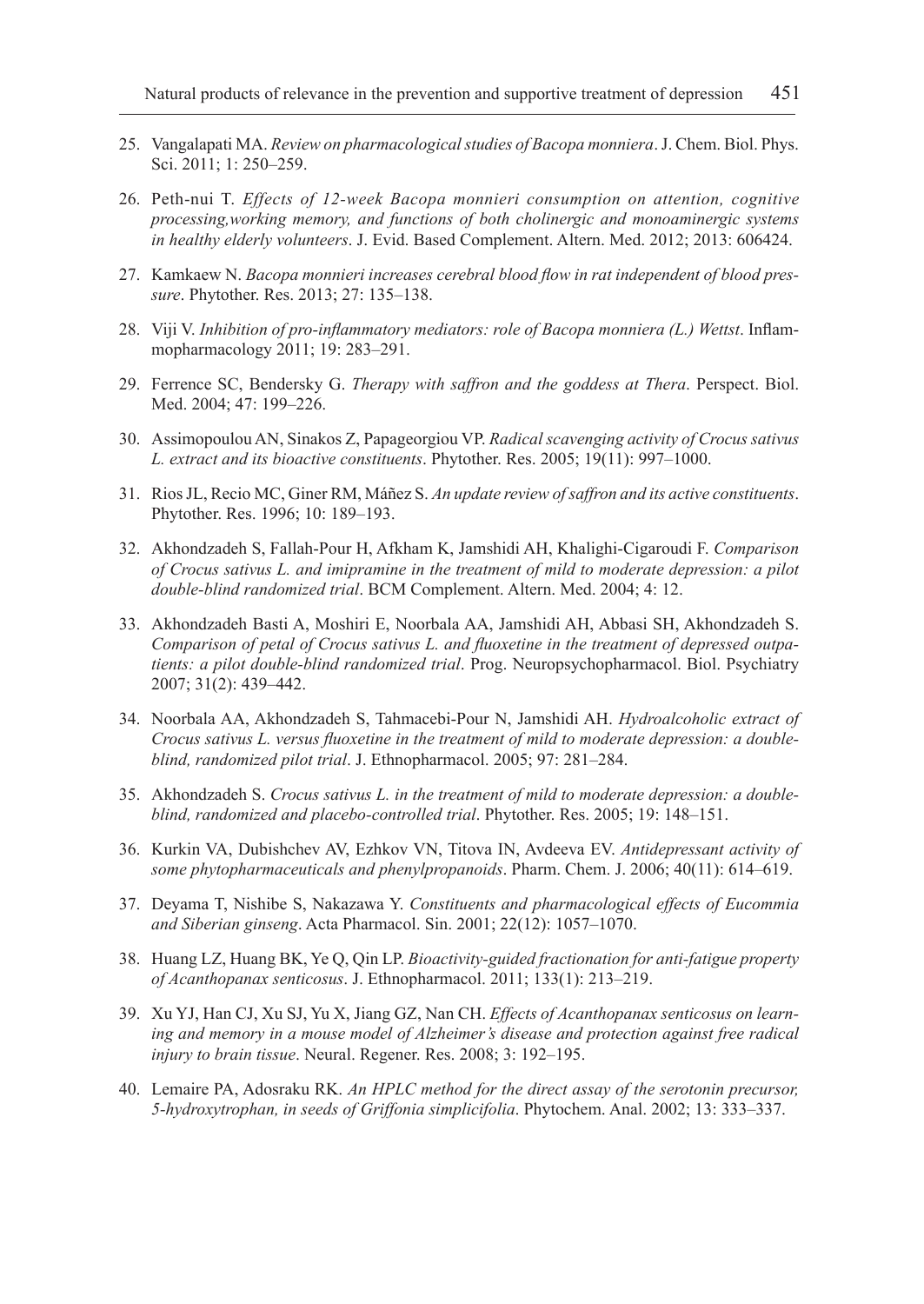- 41. Birdsall TC. *5-Hydroxytryptophan: A clinically-effective serotonin precursor*. Altern. Med. Rev. 1998; 3: 271–280.
- 42. Kaneez FS, Arshad SS. *The metabolism of serotonin in neuronal cells in culture and platelets*. Exp. Brain Res. 2007; 183: 411–416.
- 43. Nathan PJ. *Hypericum perforatum (St John's Wort): a non-selective reuptake inhibitor? A review of the recent advances in its pharmacology*. J. Psychopharmacol. 2001; 15(1): 47–54.
- 44. Jensen AG, Hansen SH, Nielsen EO. *Adhyperforin as a contributor to the effect of Hypericum perforatum L. in biochemical models of antidepressant activity*. Life Sci. 2001; 68(14): 1593–1605.
- 45. Schrader E. *Equivalence of St John's wort extract (Ze 117) and fluoxetine: a randomized, controlled study in mild-moderate depression*. Int. Clin. Psychopharmacol. 2000; 15(2): 61–68.
- 46. Murch SJ, Krishna Raj S, Saxena PK. *Tryptophan is a precursor for melatonin and serotonin biosynthesis in in vitro regenerated St. John's wort (Hypericum perforatum L. cv. Anthos) plants*. Plant Cell Rep. 2010; 19: 698–704.
- 47. Baggio Savio LE, Astarita LV, Santarem ER. *Secondary metabolism in micropropagated Hypericum perforatum L. grown in non-aerated liquid medium*. Plant Cell Tis. Org. 2012; 108: 465–472.
- 48. Hypericum Depression Trial Study Group. *Effect of Hypericum perforatum (St John's Wort) in Major Depressive Disorder*. JAMA 2002; 287(14): 1807-1814. doi:10.1001/jama.287.14.1807.
- 49. Baj T. *PHYTOVIGILANCE Bezpieczeństwo stosowania dziurawca*. Panacea 2010; 2: 8–10.
- 50. Harvey AL, Young LC, Viljoen AM, Gericke NP. *Pharmacological actions of the South African medicinal and functional food plant Sceletium tortuosum and its principal alkaloids*. J. Ethnopharmacol. 2011; 137(3): 1124–1129.
- 51. Smith MT, Crouch NR, Gericke N, Hirst M. *Psychoactive constituents of the genus Sceletium N.E.Br. and other Mesembryanthemaceae: a review*. J. Ethnopharmacol. 1996; 50(3): 119–130.
- 52. Cairney S. *Saccade and cognitive function in chronic kava users*. Neuropsychopharmacol. 2003; 28: 389–396.
- 53. Sarris J. *The Kava Anxiety Depression Spectrum Study (KADSS): a randomized, placebocontrolled crossover trial using an aqueous extract of Piper methysticum*. Physiol. Mol. Biol. Plants 2012; 18(2): 185–190.
- 54. Nakamura S, Li X, Matsuda H, Ninomiya K. *Bioactive constituents from Chinese natural medicines. XXVI. Chemical structures and hepatoprotective effects of constituents from roots of Rhodiola sachalinensis.* Chem. Pharm. Bull. (Tokyo) 2007; 55: 1505–1511.
- 55. Brown RP, Gerbarg PL, Ramozanov Z. *Rhodiola rosea: a phytomedicinal overview*. Herbal Gram 2002; 56: 40–52.
- 56. Darbinyan V, Aslanyan G, Amroyan E, Gabrielyan E, Malmström C, Panossian A. *Clinical trial of Rhodiola rosea L. extract SHR-5 in the treatment of mild to moderate depression*. Nord. J. Psychiatry 2007; 61: 343–348.